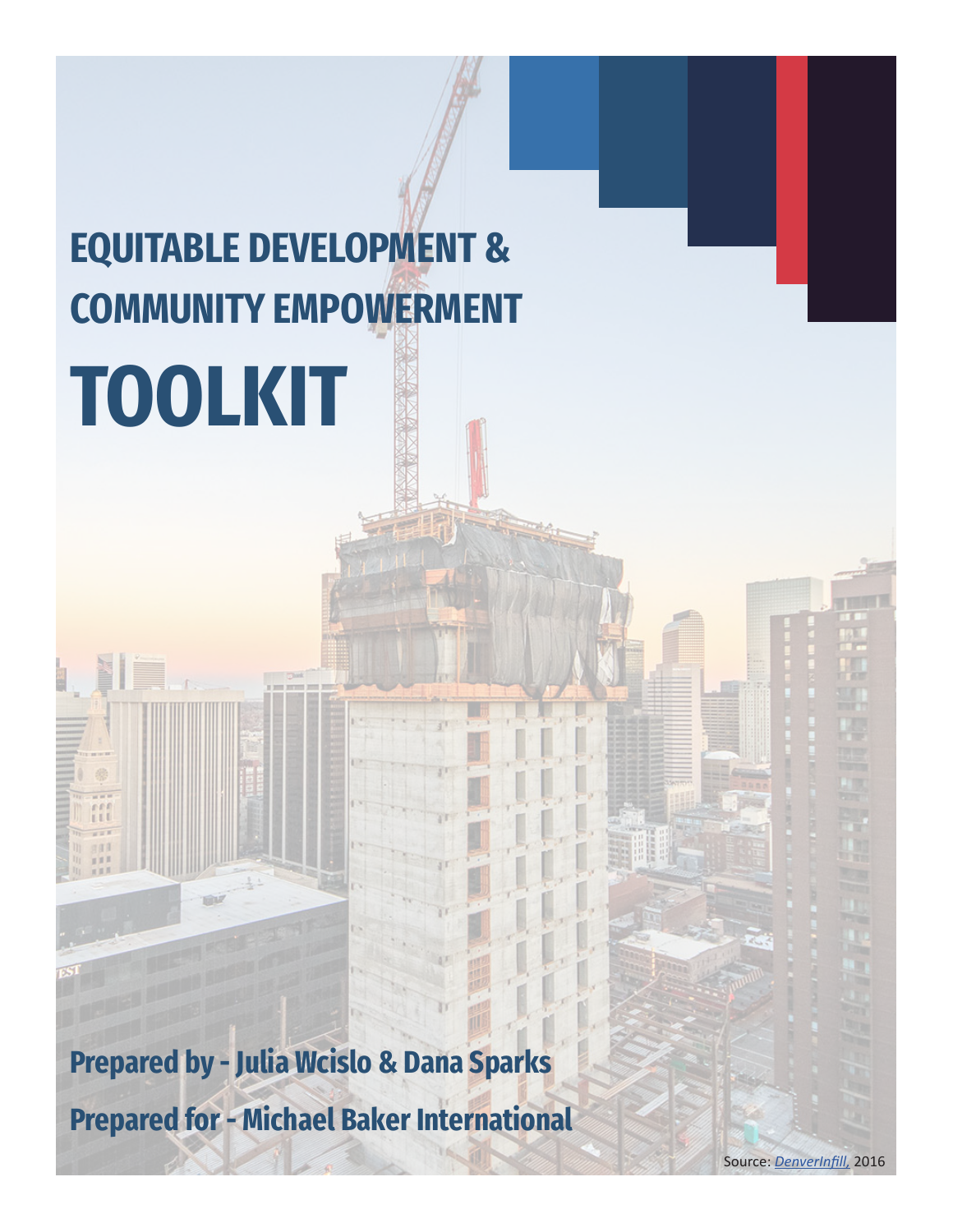## **EXECUTIVE SUMMARY**

Denver has experienced immense growth over the past 10 years. The City's increased popularity has led to a significant rise in property values. Unfortunately, this trend has also led to the marginalization of some of Denver's low-income residents. Catalytic development projects in the West Colfax and Sun Valley neighborhoods, such as the construction of Meow Wolf and the development sited in the recently released *Metropolitan Football Stadium Master Plan*, will further increase area residents' vulnerability to displacement. The physical intersection of these projects is the Federal Boulevard and West Colfax Avenue Interchange, commonly referred to as the Colfax Cloverleaf. The City and County of Denver (CCD) and the Colorado Department of Transportation (CDOT) are currently conducting technical analysis surrounding redesign alternatives for the Colfax Cloverleaf. If redesigned, much of the 29 acres that the Cloverleaf currently spans may be available for development. Michael Baker International, a leading provider of engineering and consulting services, including design, planning, architectural, environmental, construction and project management, is working with CDOT and CCD on this project. This firm and many local partners would like to see equity and inclusivity act as guiding principles in any Colfax Cloverleaf development.

The West Colfax and Sun Valley neighborhoods are just two of the many neighborhoods displayed in *Blueprint Denver,* the City's land use and transportation plan, as vulnerable to displacement. Given that *Blueprint Denver* and many of the City's other guiding documents emphasize equity, we sought to advance this principle by creating an Equitable Development & Community Empowerment Toolkit. This toolkit contains strategies for developers, City agencies, and nonprofit partners to promote equity and community inclusion in the catalytic development process for projects taking place in the City and County of Denver. In the final section of the Equitable Development & Community Empowerment Toolkit, we apply this toolkit to potential private and public development scenarios of the Colfax Cloverleaf.

During the background research section of this report, we review four significant plans that are relevant to any development that occurs in the West Colfax and Sun Valley neighborhoods including: *Blueprint Denver, Stadium District Master Plan Summary, Decatur-Federal Station Area Plan,* and *Housing an Inclusive Denver*. We conduct academic research on applicable lessons and trends, recently published on equitable development and mitigating residential displacement. Finally, we evaluate multiple planning-based toolkits to understand effective toolkit structure.

 To fill our toolkit, we met with various stakeholders and experts to develop a comprehensive data set of policies, projects, programs, and primary institutions relevant to our work. All of our tools were additionally placed into the categories of housing, community empowerment, and land acquisition. The Equitable Development & Community Empowerment Toolkit is severable from the first three and final chapters of this report and can act as a standalone community resource for guidance in catalytic development projects. This toolkit is a guide throughout the phases of development from land acquisition to development. The intent behind each of these strategies is to promote equity, inclusion, and mitigate the displacement of existing residents. While primary actors are listed for each tool, we believe that it is imperative that the community is heavily involved in every step of the development process.